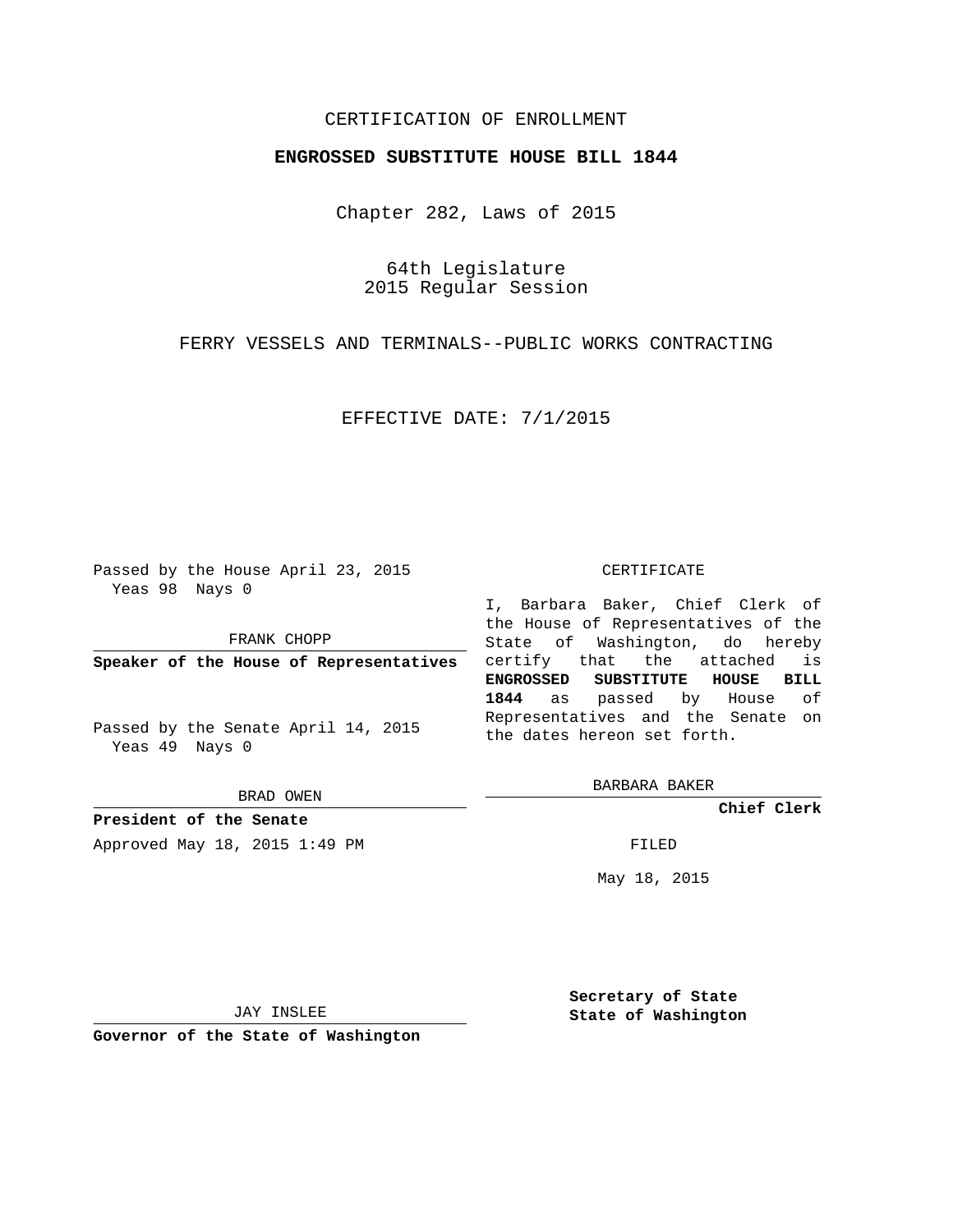### **ENGROSSED SUBSTITUTE HOUSE BILL 1844**

AS AMENDED BY THE SENATE

Passed Legislature - 2015 Regular Session

# **State of Washington 64th Legislature 2015 Regular Session**

**By** House Transportation (originally sponsored by Representatives Moscoso, Kochmar, Clibborn, Fey, Appleton, Ortiz-Self, and Tarleton)

READ FIRST TIME 02/19/15.

1 AN ACT Relating to work performed by state forces on ferry 2 vessels and terminals; amending RCW 47.28.030; providing an effective 3 date; and declaring an emergency.

4 BE IT ENACTED BY THE LEGISLATURE OF THE STATE OF WASHINGTON:

5 **Sec. 1.** RCW 47.28.030 and 2014 c 222 s 701 are each amended to read as follows:6

 (1)(a) A state highway shall be constructed, altered, repaired, or improved, and improvements located on property acquired for right-of-way purposes may be repaired or renovated pending the use of such right-of-way for highway purposes, by contract or state forces. The work or portions thereof may be done by state forces when the estimated costs thereof are less than fifty thousand dollars and 13 effective July 1, 2005, sixty thousand dollars.

 (b) When delay of performance of such work would jeopardize a state highway or constitute a danger to the traveling public, the work may be done by state forces when the estimated cost thereof is less than eighty thousand dollars and effective July 1, 2005, one 18 hundred thousand dollars.

19 (c) When the department of transportation determines to do the 20 work by state forces, it shall enter a statement upon its records to 21 that effect, stating the reasons therefor.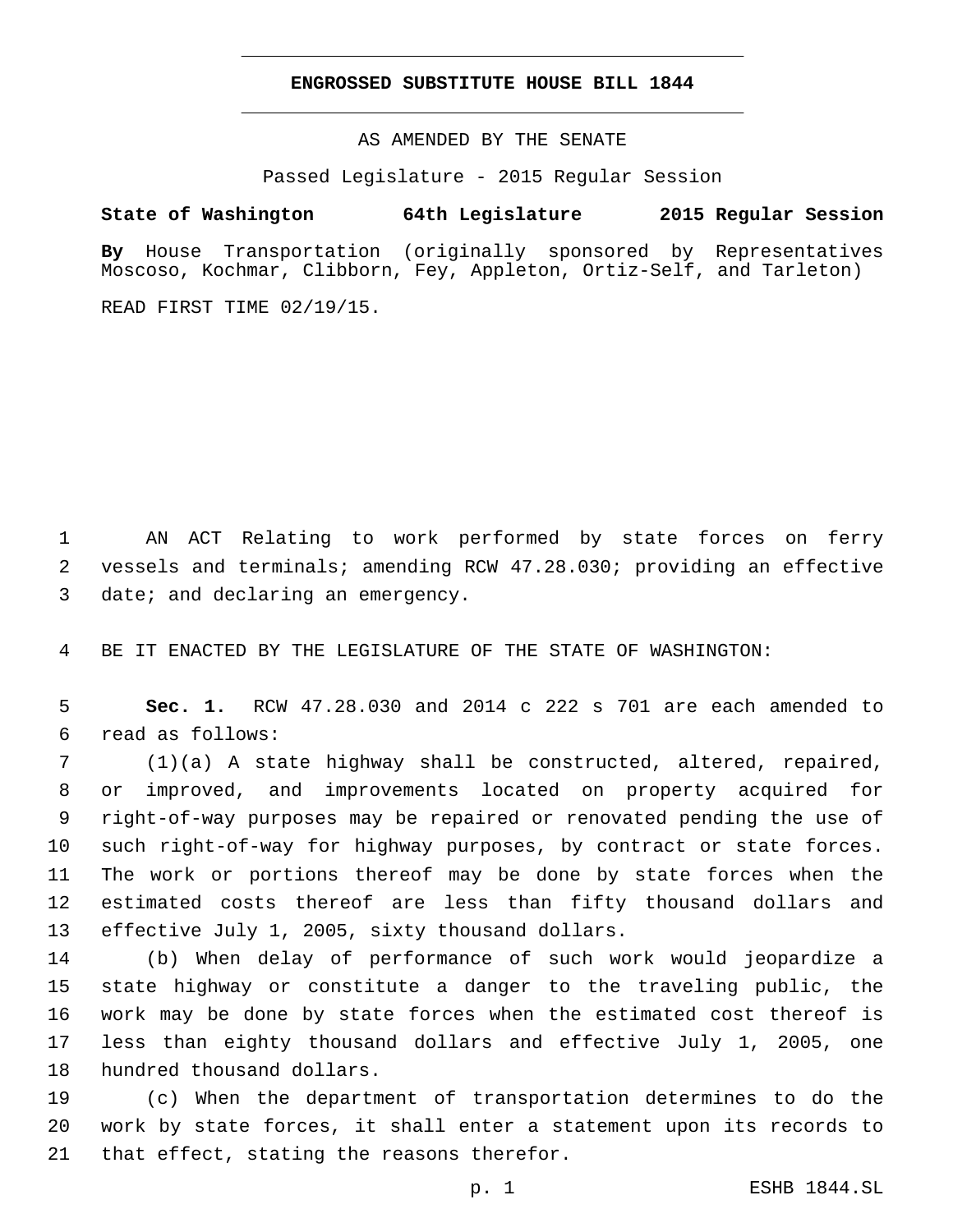(d) To enable a larger number of small businesses and veteran, minority, and women contractors to effectively compete for department of transportation contracts, the department may adopt rules providing for bids and award of contracts for the performance of work, or furnishing equipment, materials, supplies, or operating services whenever any work is to be performed and the engineer's estimate indicates the cost of the work would not exceed eighty thousand dollars and effective July 1, 2005, one hundred thousand dollars.

(2) The rules adopted under this section:9

 (a) Shall provide for competitive bids to the extent that competitive sources are available except when delay of performance would jeopardize life or property or inconvenience the traveling 13 public; and

 (b) Need not require the furnishing of a bid deposit nor a performance bond, but if a performance bond is not required then progress payments to the contractor may be required to be made based on submittal of paid invoices to substantiate proof that disbursements have been made to laborers, material suppliers, mechanics, and subcontractors from the previous partial payment; and

 (c) May establish prequalification standards and procedures as an alternative to those set forth in RCW 47.28.070, but the prequalification standards and procedures under RCW 47.28.070 shall 23 always be sufficient.

 (3) The department of transportation shall comply with such goals and rules as may be adopted by the office of minority and women's business enterprises to implement chapter 39.19 RCW with respect to contracts entered into under this chapter. The department may adopt such rules as may be necessary to comply with the rules adopted by the office of minority and women's business enterprises under chapter 30 39.19 RCW.

31 (4)(a) ((For the period of March 15, 2014, through June 30,  $2015<sub>7</sub>$ )) Work for less than one hundred ((twenty)) thousand dollars may be performed on ferry vessels and terminals by state forces.

 (b) When the estimated cost of work to be performed on ferry vessels and terminals is between one hundred thousand dollars and two hundred thousand dollars, the department shall contact, by mail or electronic mail, contractors that appear on the department's small works roster as created pursuant to procedures in chapter 39.04 RCW to do specific work the contractors are qualified to do to determine if any contractor is interested and capable of doing the work. If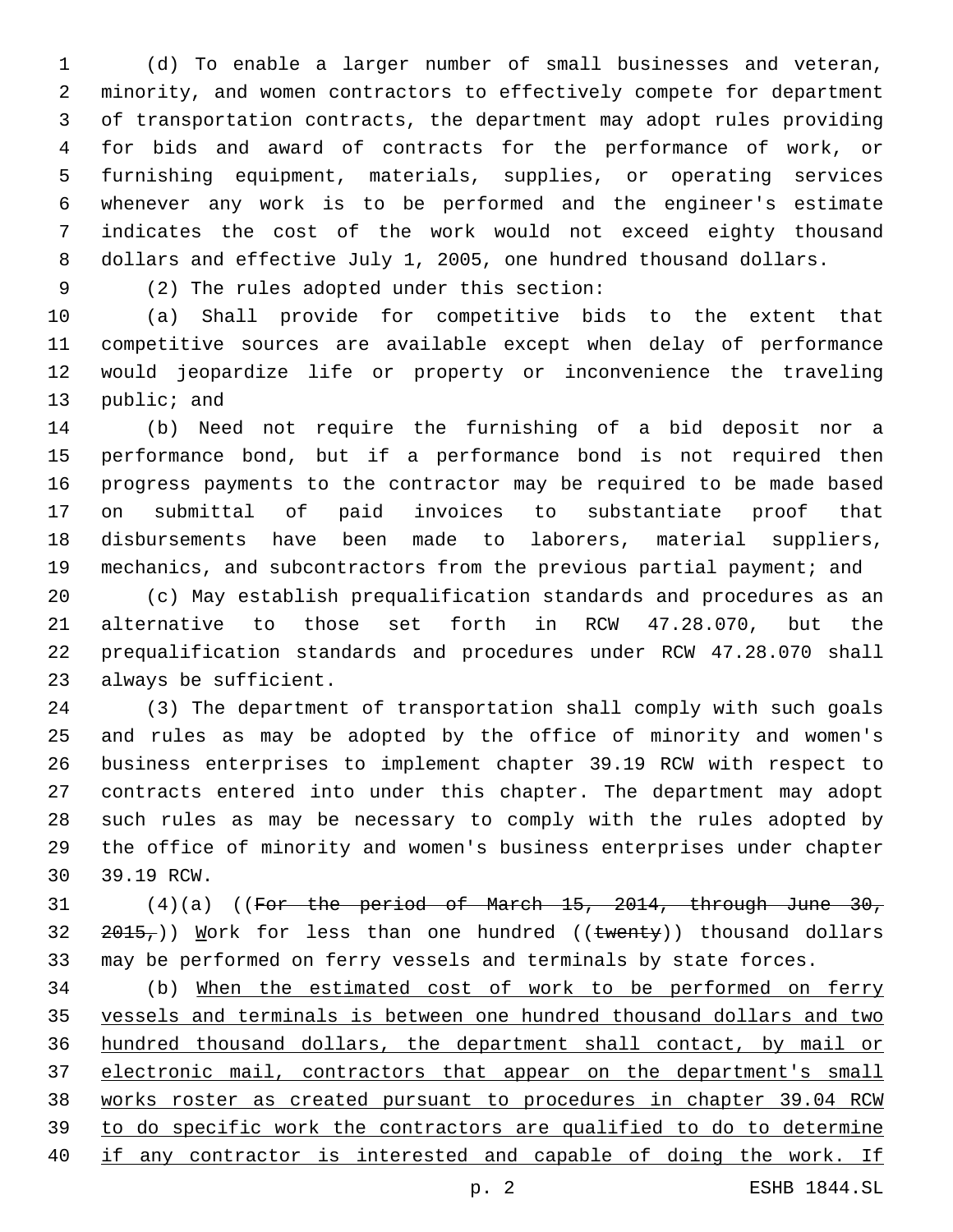1 there is a response of interest within seventy-two hours, the small works roster procedures commence. If no qualified contractors respond with interest and availability to do the work, the department may use its regular contracting procedures. If the secretary determines that the work to be completed is an emergency, procedures governing 6 emergencies apply.

 (c) The department shall hire a disinterested, third party to conduct an independent analysis to identify methods of reducing out- of-service times for vessel maintenance, preservation, and improvement projects. The analysis must include options that consider consolidating work while vessels are at shipyards by having state forces perform services traditionally performed at Eagle Harbor at the shipyard and decreasing the allowable time at shipyards. The analysis must also compare the out-of-service vessel times of performing services by state forces versus contracting out those services which in turn must be used to form a recommendation as to what the threshold of work performed on ferry vessels and terminals by state forces should be. This analysis must be presented to the transportation committees of the senate and house of representatives 20 by December 1, 2010.

 $(1 + e)$ ) (d) The department shall develop a proposed ferry vessel maintenance, preservation, and improvement program and present it to the transportation committees of the senate and house of representatives by December 1, 2010. The proposed program must:

 (i) Improve the basis for budgeting vessel maintenance, preservation, and improvement costs and for projecting those costs 27 into a sixteen-year financial plan;

 (ii) Limit the amount of planned out-of-service time to the greatest extent possible, including options associated with department staff as well as commercial shipyards; and

 (iii) Be based on the service plan in the capital plan, recognizing that vessel preservation and improvement needs may vary 33 by route.

 ( $(\overline{\{d\}})$ ) (e) In developing the proposed ferry vessel maintenance, preservation, and improvement program, the department shall consider the following, related to reducing vessel out-of-service time:

 (i) The costs compared to benefits of Eagle Harbor repair and maintenance facility operations options to include staffing costs and 39 benefits in terms of reduced out-of-service time;